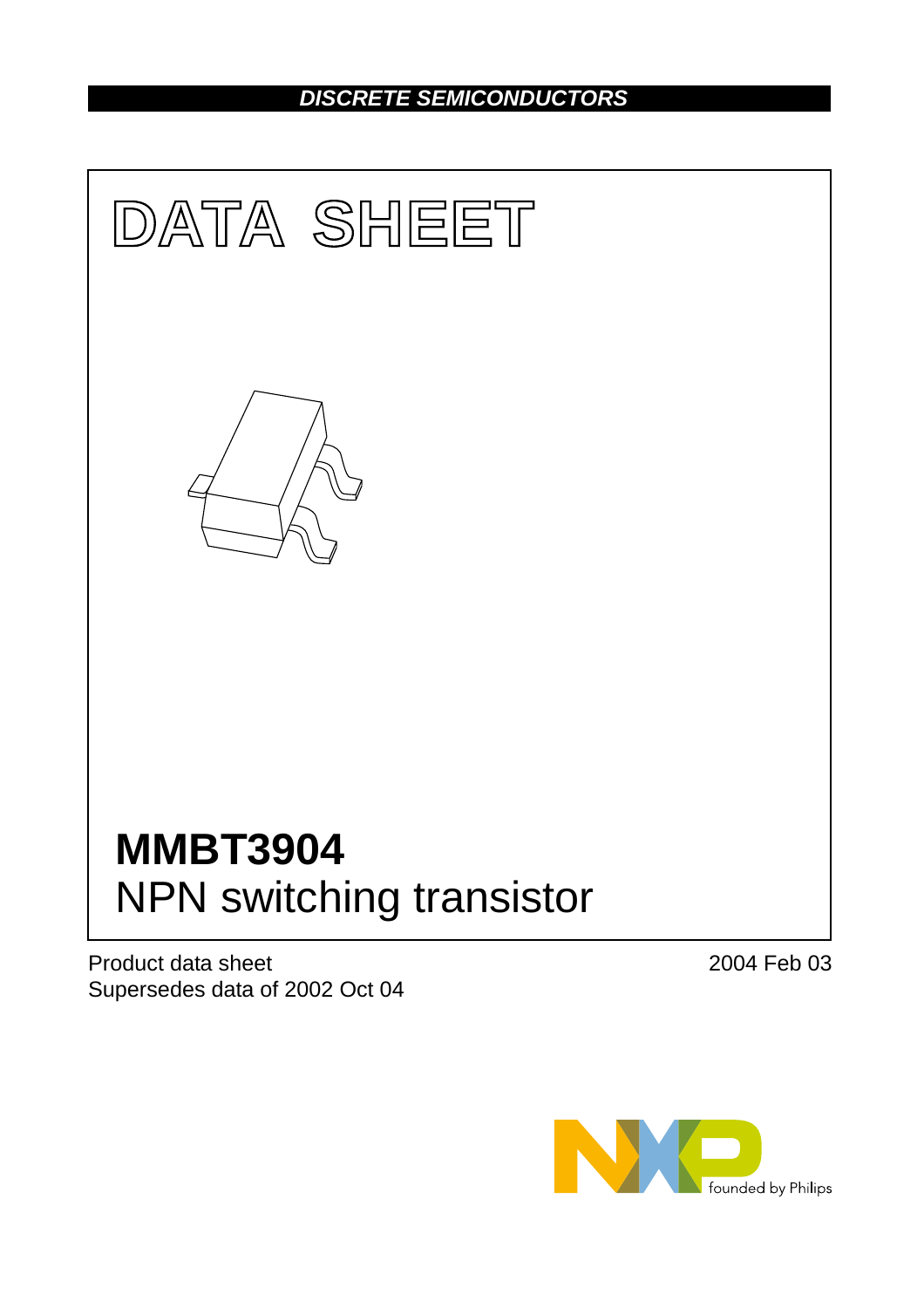# **NPN switching transistor MMBT3904**

## **FEATURES**

- Collector current capability  $I_C = 200$  mA
- Collector-emitter voltage  $V_{CEO} = 40 V$ .

## **APPLICATIONS**

• General switching and amplification.

## **DESCRIPTION**

NPN switching transistor in a SOT23 plastic package. PNP complement: MMBT3906.

### **MARKING**

| <b>TYPE NUMBER</b> | <b>MARKING CODE</b> $(1)$ |
|--------------------|---------------------------|
| MMBT3904           | 7A*                       |

### **Note**

- <span id="page-1-0"></span>1. ∗ = p: Made in Hong Kong.
	- ∗ = t: Made in Malaysia.
	- ∗ = W: Made in China.

## **QUICK REFERENCE DATA**

| <b>SYMBOL</b> | <b>PARAMETER</b>          | MAX. | <b>UNIT</b> |
|---------------|---------------------------|------|-------------|
| VcFo          | collector-emitter voltage | 40   |             |
|               | collector current (DC)    | 200  | mA          |

### **PINNING**

| <b>PIN</b> | <b>DESCRIPTION</b> |
|------------|--------------------|
|            | base               |
|            | emitter            |
|            | collector          |



Fig.1 Simplified outline (SOT23) and symbol.

### **ORDERING INFORMATION**

| <b>TYPE NUMBER</b> |                          | <b>PACKAGE</b>                           |                   |  |
|--------------------|--------------------------|------------------------------------------|-------------------|--|
|                    | <b>NAME</b>              | <b>DESCRIPTION</b>                       | <b>VERSION</b>    |  |
| MMBT3904           | $\overline{\phantom{m}}$ | plastic surface mounted package; 3 leads | SOT <sub>23</sub> |  |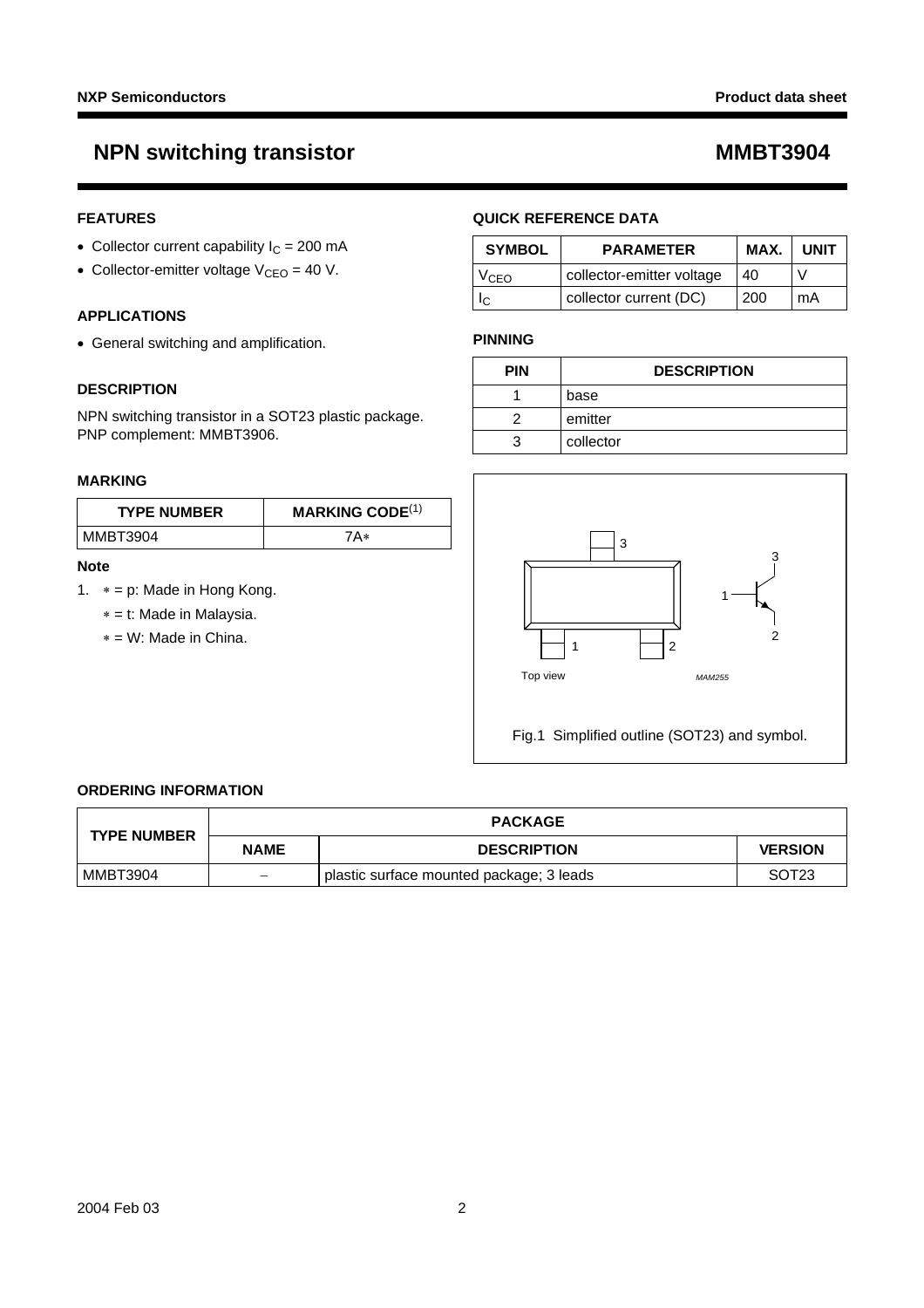## **LIMITING VALUES**

In accordance with the Absolute Maximum Rating System (IEC 60134).

| <b>SYMBOL</b>                        | <b>PARAMETER</b>              | <b>CONDITIONS</b>             | MIN.  | MAX.   | <b>UNIT</b> |
|--------------------------------------|-------------------------------|-------------------------------|-------|--------|-------------|
| V <sub>CBO</sub>                     | collector-base voltage        | open emitter                  |       | 60     | V           |
| V <sub>CEO</sub>                     | collector-emitter voltage     | open base                     |       | 40     | ν           |
| V <sub>EBO</sub>                     | emitter-base voltage          | open collector                |       | 6      | V           |
| I <sub>C</sub>                       | collector current (DC)        |                               |       | 200    | mA          |
| $I_{CM}$                             | peak collector current        |                               |       | 200    | mA          |
| peak base current<br><sup>I</sup> BM |                               |                               |       | 100    | mA          |
| $P_{\text{tot}}$                     | total power dissipation       | $T_{amb} \leq 25 °C$ ; note 1 |       | 250    | mW          |
| $T_{\text{stg}}$                     | storage temperature           |                               | $-65$ | $+150$ | $^{\circ}C$ |
|                                      | junction temperature          |                               |       | 150    | ℃           |
| l amb                                | operating ambient temperature |                               | $-65$ | $+150$ | $^{\circ}C$ |

## **Note**

<span id="page-2-0"></span>1. Transistor mounted on an FR4 printed-circuit board.

# **THERMAL CHARACTERISTICS**

| <b>SYMBOL</b>      | <b>PARAMETER</b>                               | <b>CONDITIONS</b> | <b>VALUE</b> | <b>UNIT</b> |
|--------------------|------------------------------------------------|-------------------|--------------|-------------|
| ∽<br>$R_{th(j-a)}$ | resistance from iunction to ambient<br>thermal | note              | 500          | K/W         |

### **Note**

<span id="page-2-1"></span>1. Transistor mounted on an FR4 printed-circuit board.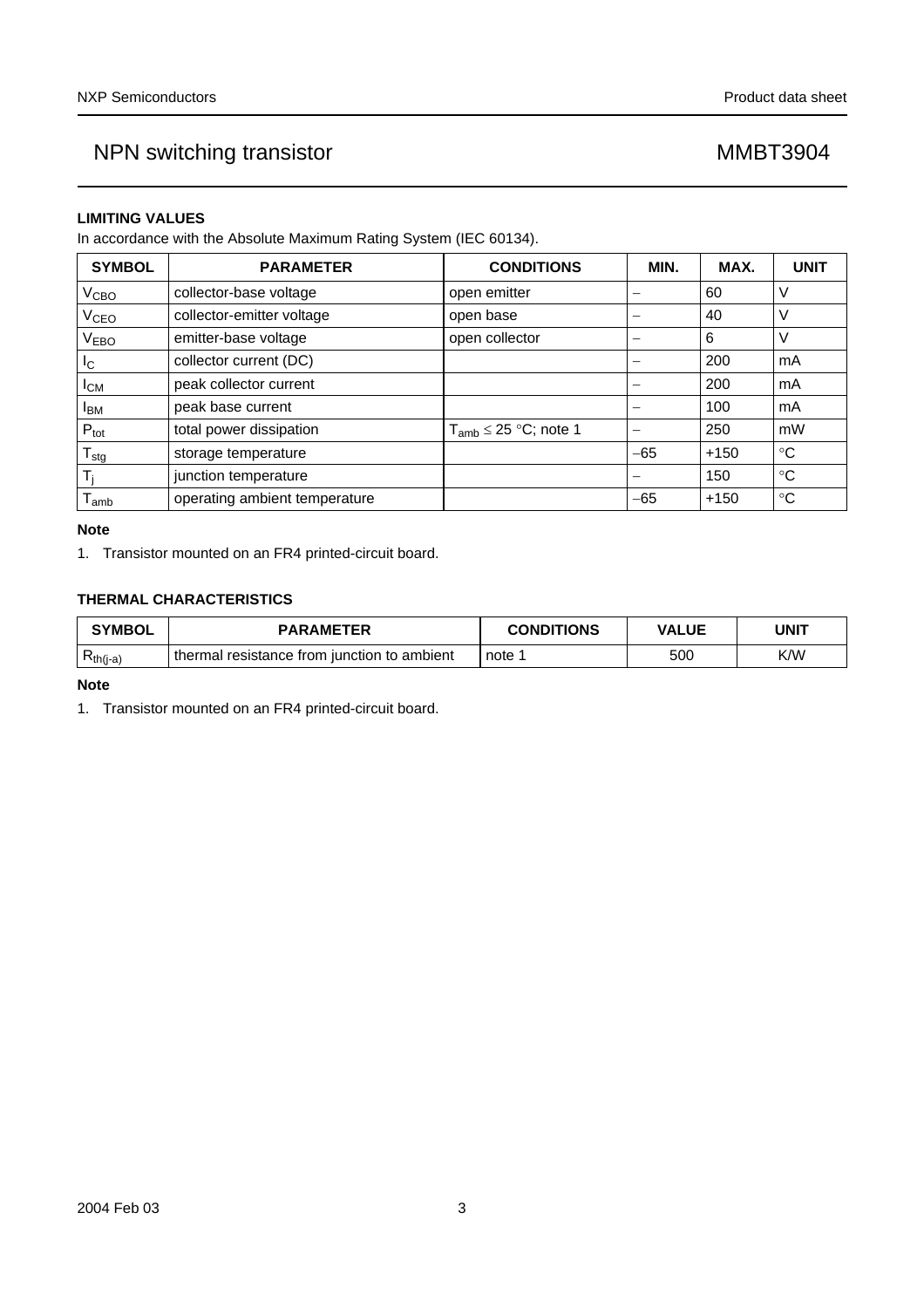# **CHARACTERISTICS**

 $T_{amb} = 25$  °C unless otherwise specified.

| <b>SYMBOL</b>                                           | <b>PARAMETER</b>                | <b>CONDITIONS</b>                                                                   | MIN.                     | MAX.                     | <b>UNIT</b> |
|---------------------------------------------------------|---------------------------------|-------------------------------------------------------------------------------------|--------------------------|--------------------------|-------------|
| I <sub>СВО</sub>                                        | collector cut-off current       | $I_E = 0$ ; $V_{CB} = 30$ V                                                         | $\overline{\phantom{0}}$ | 50                       | nA          |
| <b>IEBO</b>                                             | emitter cut-off current         | $I_C = 0$ ; $V_{EB} = 6 V$                                                          | $\overline{\phantom{0}}$ | 50                       | nA          |
| $h_{FE}$                                                | DC current gain                 | $V_{CE}$ = 1 V; see Fig.2; note 1                                                   |                          |                          |             |
|                                                         |                                 | $I_C = 0.1$ mA                                                                      | 60                       | —                        |             |
|                                                         |                                 | $IC = 1 mA$                                                                         | 80                       |                          |             |
|                                                         |                                 | $IC = 10 mA$                                                                        | 100                      | 300                      |             |
|                                                         |                                 | $IC$ = 50 mA                                                                        | 60                       |                          |             |
|                                                         |                                 | $I_C = 100$ mA                                                                      | 30                       |                          |             |
| V <sub>CEsat</sub>                                      | collector-emitter saturation    | $I_C = 10$ mA; $I_B = 1$ mA                                                         | $\equiv$                 | 200                      | mV          |
|                                                         | voltage                         | $I_C = 50$ mA; $I_B = 5$ mA                                                         | $=$                      | 300                      | mV          |
| $V_{\text{BEsat}}$                                      | base-emitter saturation voltage | $I_C = 10$ mA; $I_B = 1$ mA                                                         | 650                      | 850                      | mV          |
|                                                         |                                 | $I_C = 50$ mA; $I_B = 5$ mA                                                         | $\overline{\phantom{0}}$ | 950                      | mV          |
| $C_c$                                                   | collector capacitance           | $I_E = I_e = 0$ ; $V_{CB} = 5$ V; f = 1 MHz                                         | $\equiv$                 | 4                        | pF          |
| $C_{e}$                                                 | emitter capacitance             | $I_C = I_c = 0$ ; $V_{BE} = 500$ mV;<br>$f = 1$ MHz                                 | $\overline{\phantom{0}}$ | 8                        | pF          |
| $f_T$                                                   | transition frequency            | $I_C = 10$ mA; $V_{CE} = 20$ V;<br>$f = 100$ MHz                                    | 300                      | $\overline{\phantom{0}}$ | <b>MHz</b>  |
| F                                                       | noise figure                    | $I_C = 100 \mu A$ ; $V_{CE} = 5 V$ ; $R_S = 1 k\Omega$ ;<br>$f = 10$ Hz to 15.7 kHz | $\equiv$                 | 5                        | dB          |
| Switching times (between 10% and 90% levels); see Fig.3 |                                 |                                                                                     |                          |                          |             |
| $\mathfrak{t}_{\sf d}$                                  | delay time                      | $I_{Con}$ = 10 mA; $I_{Bon}$ = 1 mA;                                                | $\equiv$                 | 35                       | ns          |
| $\mathsf{t}_{\mathsf{r}}$                               | rise time                       | $I_{\text{Boff}} = -1$ mA                                                           | $\overline{\phantom{0}}$ | 35                       | ns          |
| $t_{\rm s}$                                             | storage time                    |                                                                                     | $\equiv$                 | 200                      | ns          |
| $\mathfrak{t}_{\mathfrak{f}}$                           | fall time                       |                                                                                     | $\equiv$                 | 50                       | ns          |

## **Note**

<span id="page-3-0"></span>1. Pulse test:  $t_p \le 300 \text{ }\mu\text{s}; \delta \le 0.02$ .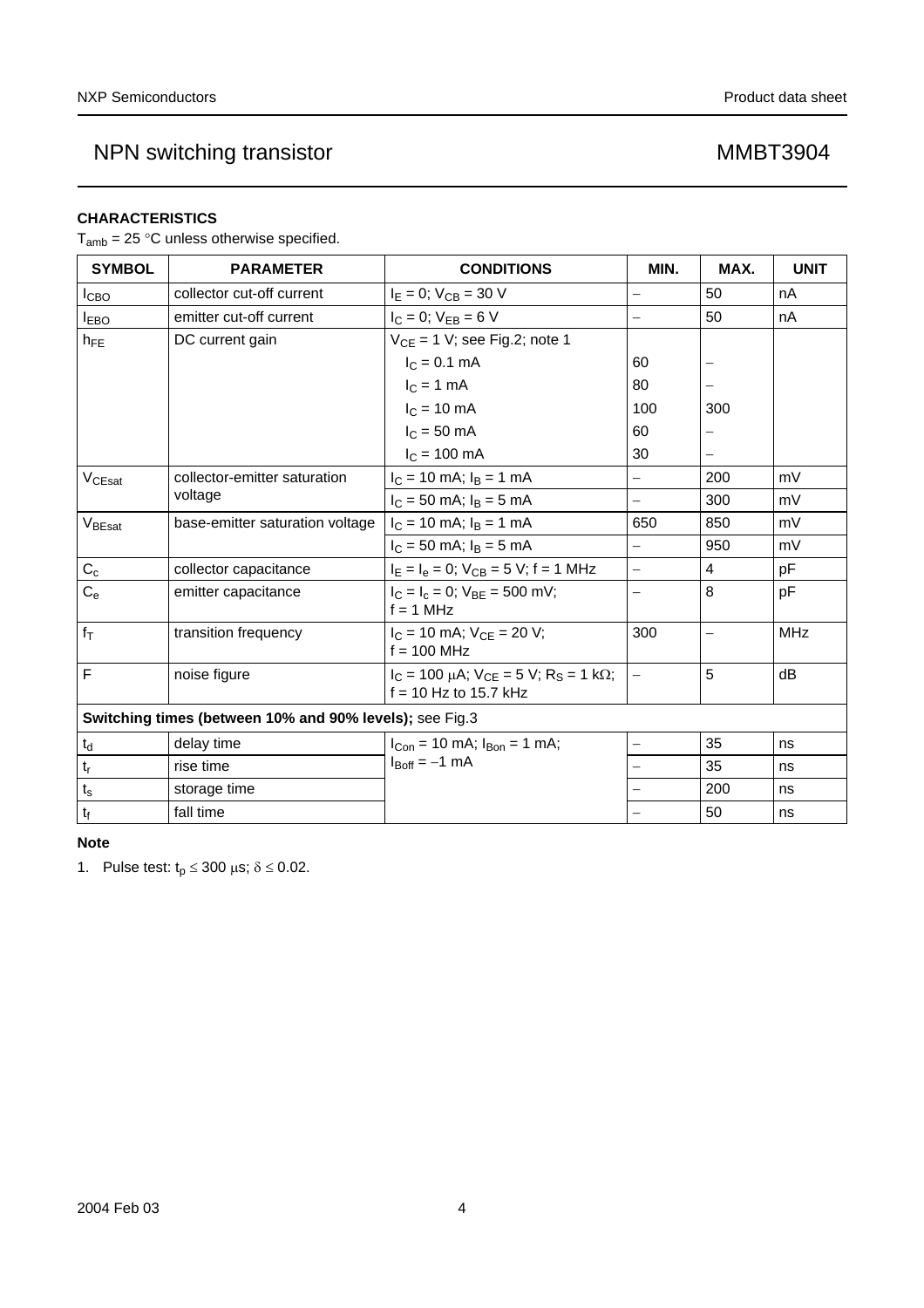<span id="page-4-1"></span><span id="page-4-0"></span>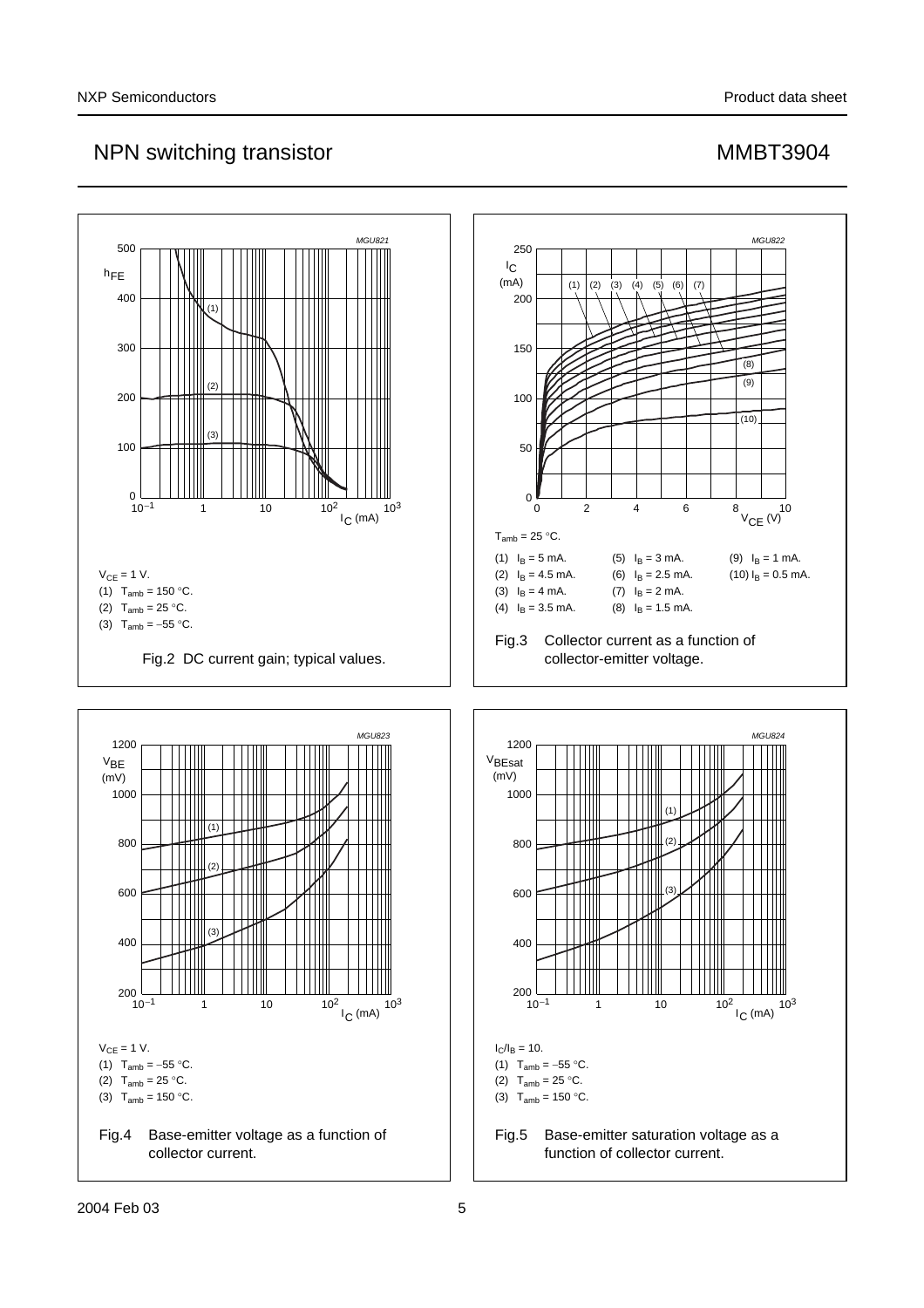

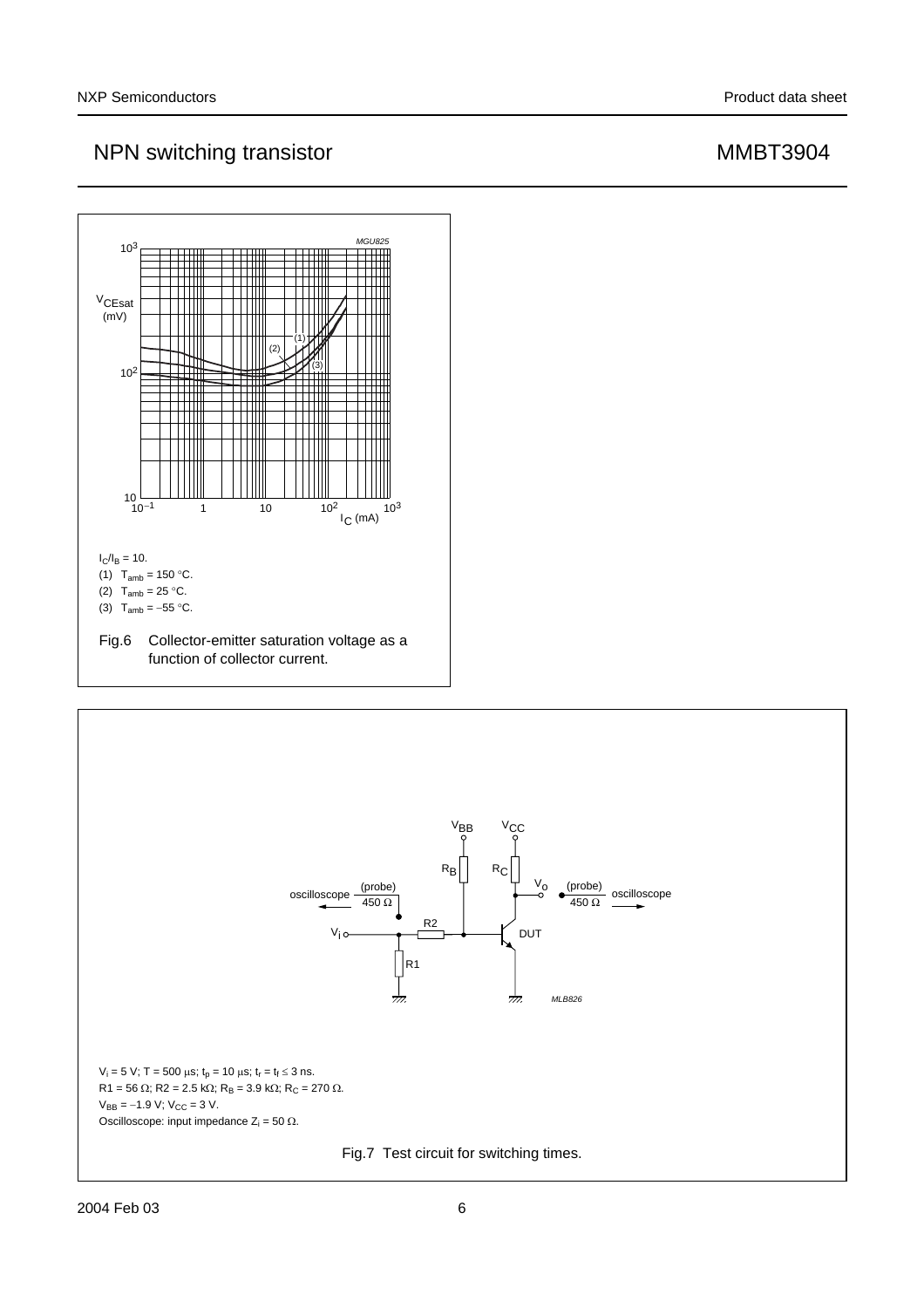## **PACKAGE OUTLINE**

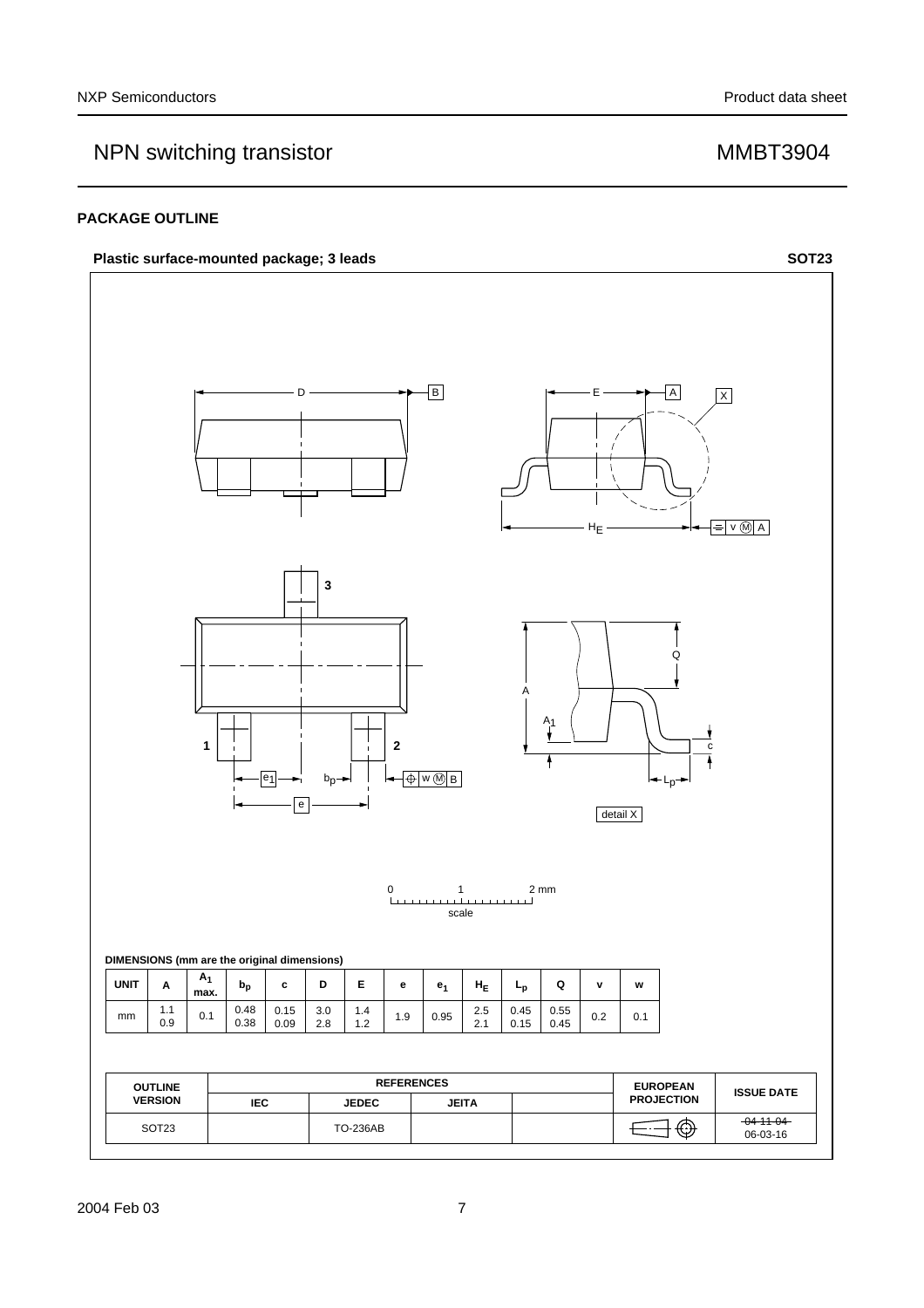| DATA SHEET STATUS |  |
|-------------------|--|
|-------------------|--|

| <b>DOCUMENT</b><br><b>STATUS(1)</b> | <b>PRODUCT</b><br><b>STATUS(2)</b> | <b>DEFINITION</b>                                                                        |
|-------------------------------------|------------------------------------|------------------------------------------------------------------------------------------|
| Objective data sheet                | Development                        | This document contains data from the objective specification for product<br>development. |
| Preliminary data sheet              | Qualification                      | This document contains data from the preliminary specification.                          |
| l Product data sheet                | Production                         | This document contains the product specification.                                        |

### **Notes**

- <span id="page-7-0"></span>1. Please consult the most recently issued document before initiating or completing a design.
- <span id="page-7-1"></span>2. The product status of device(s) described in this document may have changed since this document was published and may differ in case of multiple devices. The latest product status information is available on the Internet at URL http://www.nxp.com.

### **DISCLAIMERS**

**General** — Information in this document is believed to be accurate and reliable. However, NXP Semiconductors does not give any representations or warranties, expressed or implied, as to the accuracy or completeness of such information and shall have no liability for the consequences of use of such information.

**Right to make changes** - NXP Semiconductors reserves the right to make changes to information published in this document, including without limitation specifications and product descriptions, at any time and without notice. This document supersedes and replaces all information supplied prior to the publication hereof.

**Suitability for use**  $-MXP$  Semiconductors products are not designed, authorized or warranted to be suitable for use in medical, military, aircraft, space or life support equipment, nor in applications where failure or malfunction of an NXP Semiconductors product can reasonably be expected to result in personal injury, death or severe property or environmental damage. NXP Semiconductors accepts no liability for inclusion and/or use of NXP Semiconductors products in such equipment or applications and therefore such inclusion and/or use is at the customer's own risk.

**Applications** ⎯ Applications that are described herein for any of these products are for illustrative purposes only. NXP Semiconductors makes no representation or warranty that such applications will be suitable for the specified use without further testing or modification.

**Limiting values** – Stress above one or more limiting values (as defined in the Absolute Maximum Ratings

System of IEC 60134) may cause permanent damage to the device. Limiting values are stress ratings only and operation of the device at these or any other conditions above those given in the Characteristics sections of this document is not implied. Exposure to limiting values for extended periods may affect device reliability.

**Terms and conditions of sale** - NXP Semiconductors products are sold subject to the general terms and conditions of commercial sale, as published at http://www.nxp.com/profile/terms, including those pertaining to warranty, intellectual property rights infringement and limitation of liability, unless explicitly [otherwise agreed to in writing by NXP Semiconductors. In](http://www.nxp.com/profile/terms)  case of any inconsistency or conflict between information in this document and such terms and conditions, the latter will prevail.

**No offer to sell or license** – Nothing in this document may be interpreted or construed as an offer to sell products that is open for acceptance or the grant, conveyance or implication of any license under any copyrights, patents or other industrial or intellectual property rights.

**Export control** — This document as well as the item(s) described herein may be subject to export control regulations. Export might require a prior authorization from national authorities.

**Quick reference data** — The Quick reference data is an extract of the product data given in the Limiting values and Characteristics sections of this document, and as such is not complete, exhaustive or legally binding.